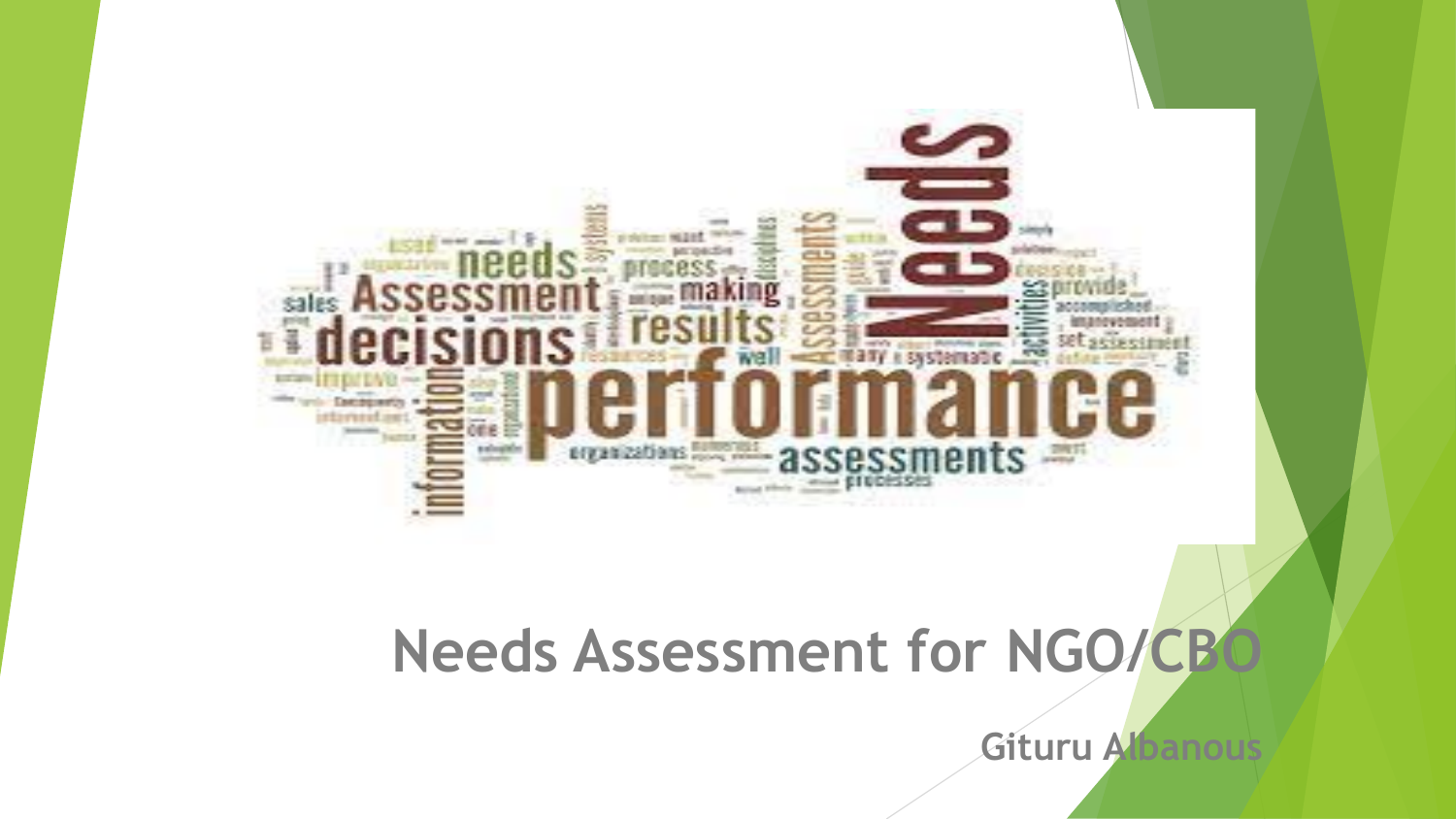## Minding the gaps

▶ Gaps are either opportunities or problems; they instigate action At beginning of any project there are gaps between the way things are and the way things ought to be. At this time the project exists conceptually; before it is planned and executed.

Gaps guide on decisions; they define our goals

▶ Gaps also determine what results should be achieved by actions taken.

**These gaps are the NEEDS**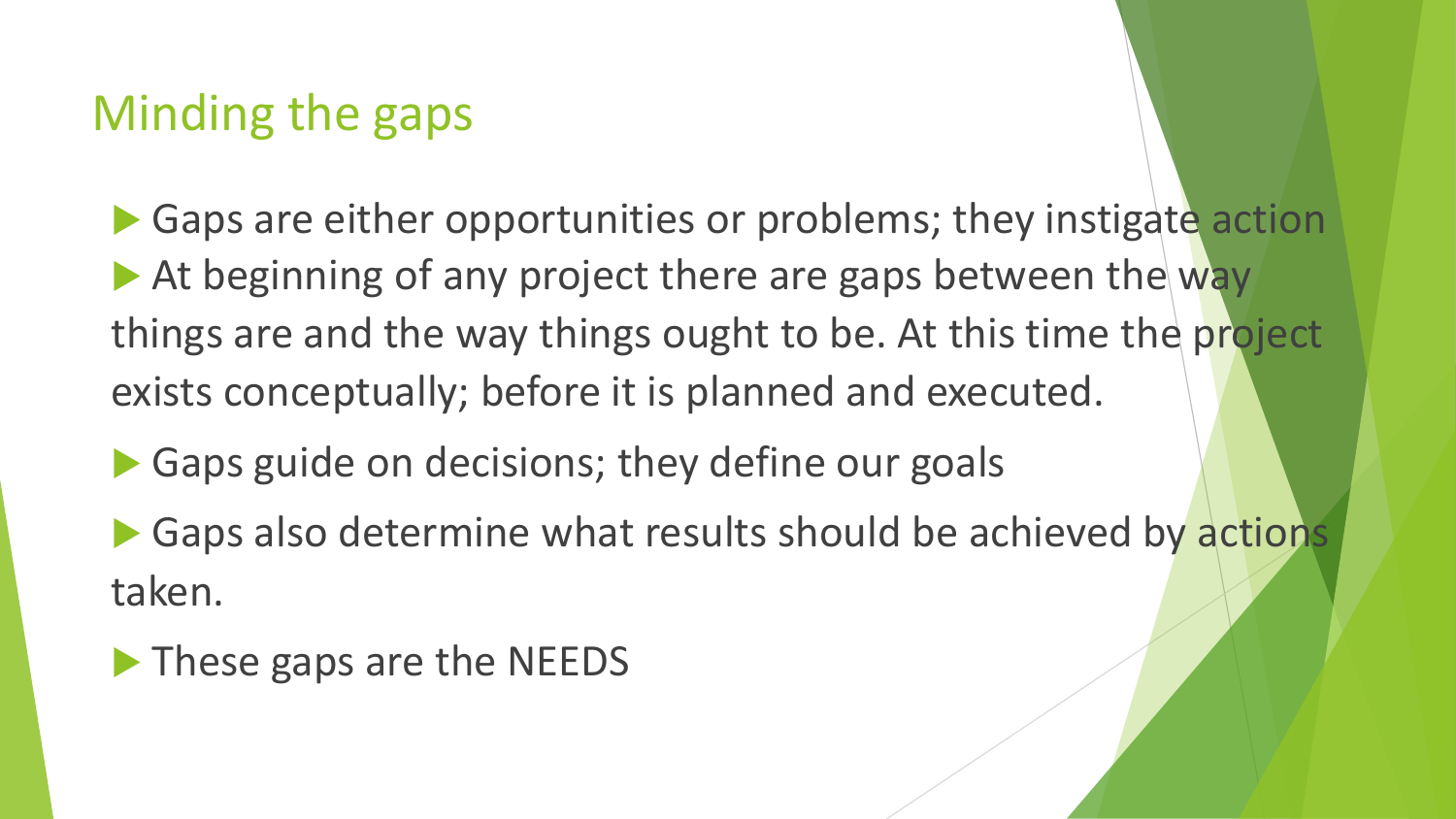## Example of housing needs

- 1. Persons without any housing (homeless people)
- 2. Persons with substandard housing because of space (informal settlements)
- 3. Persons with handicap in accessibility
- 4. Persons who desire more aesthetics

What is 'needed' is relative and depends on one's vantage point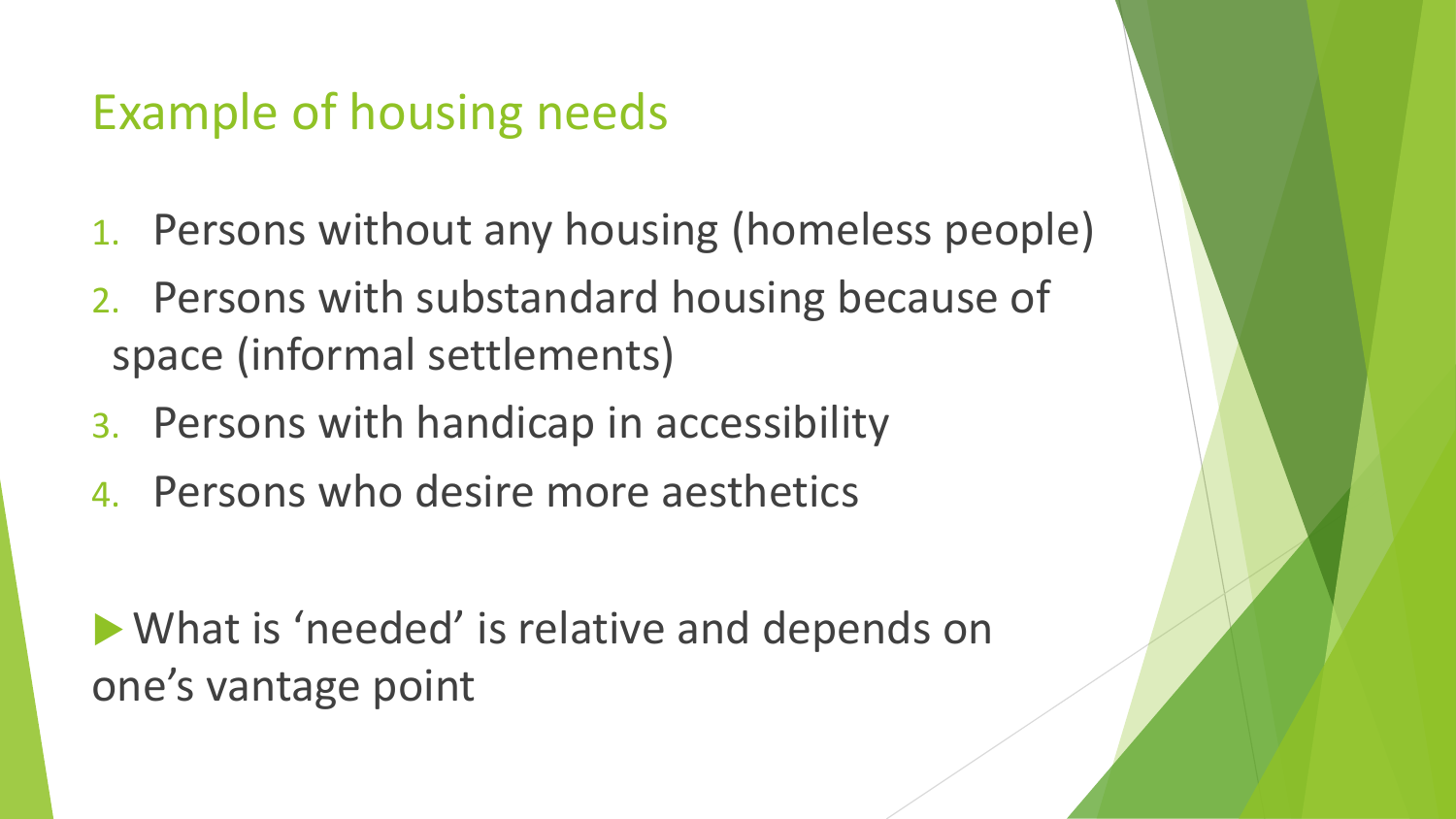## **Definitions**

Allison Rossett- It is the systematic study of a problem or innovation, incorporating data and opinions from varied sources, in order to make effective decisions or recommendations about what should happen next

Simply put…

Needs assessment is a tool for making better decisions.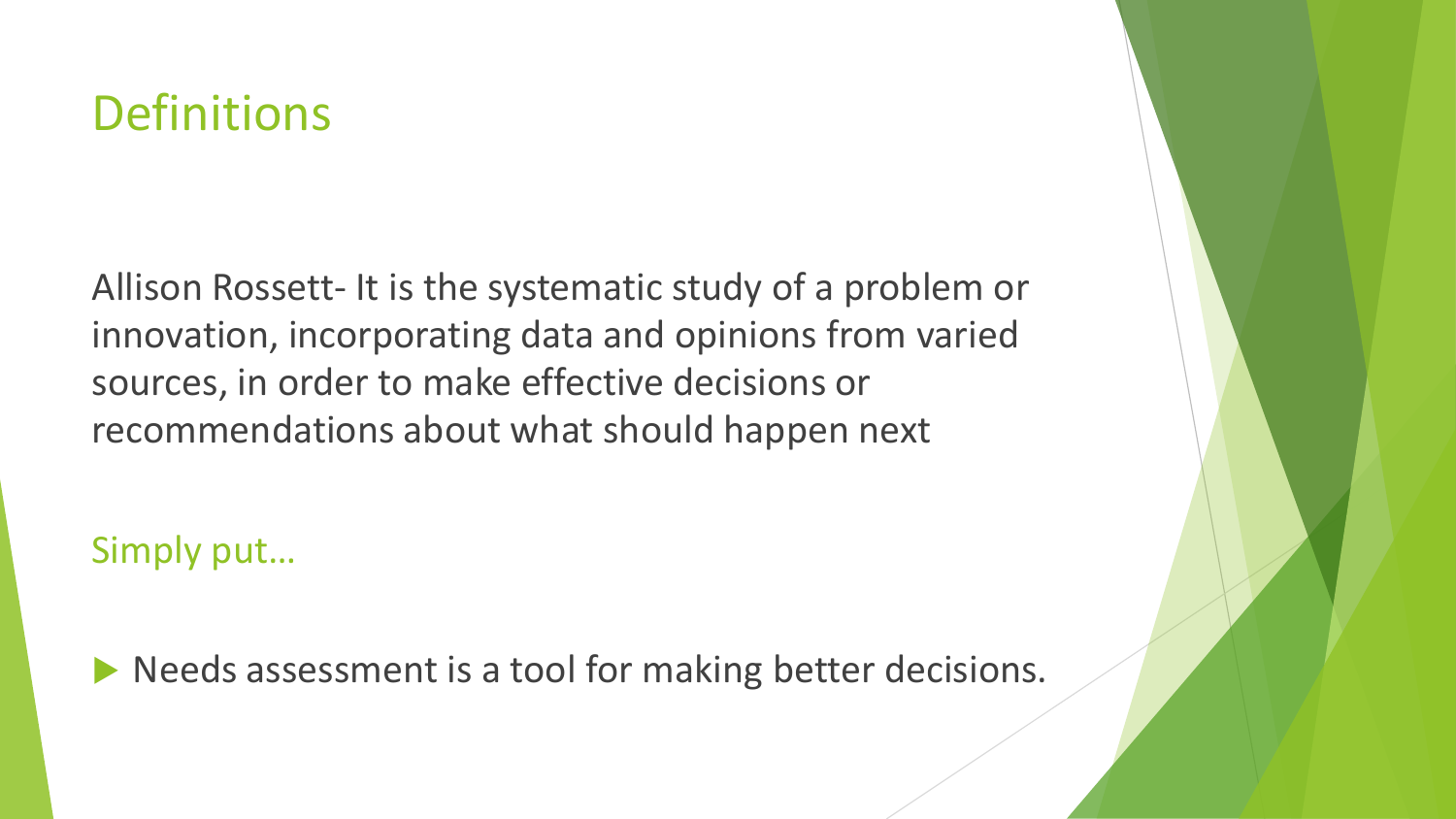Needs assessment in context of social problems

Social problems affect a large number of people.

▶ They create hardships and suffering for those affected and present costs for society.

**Existence of social problems create need for social** service organizations and programs to address the problem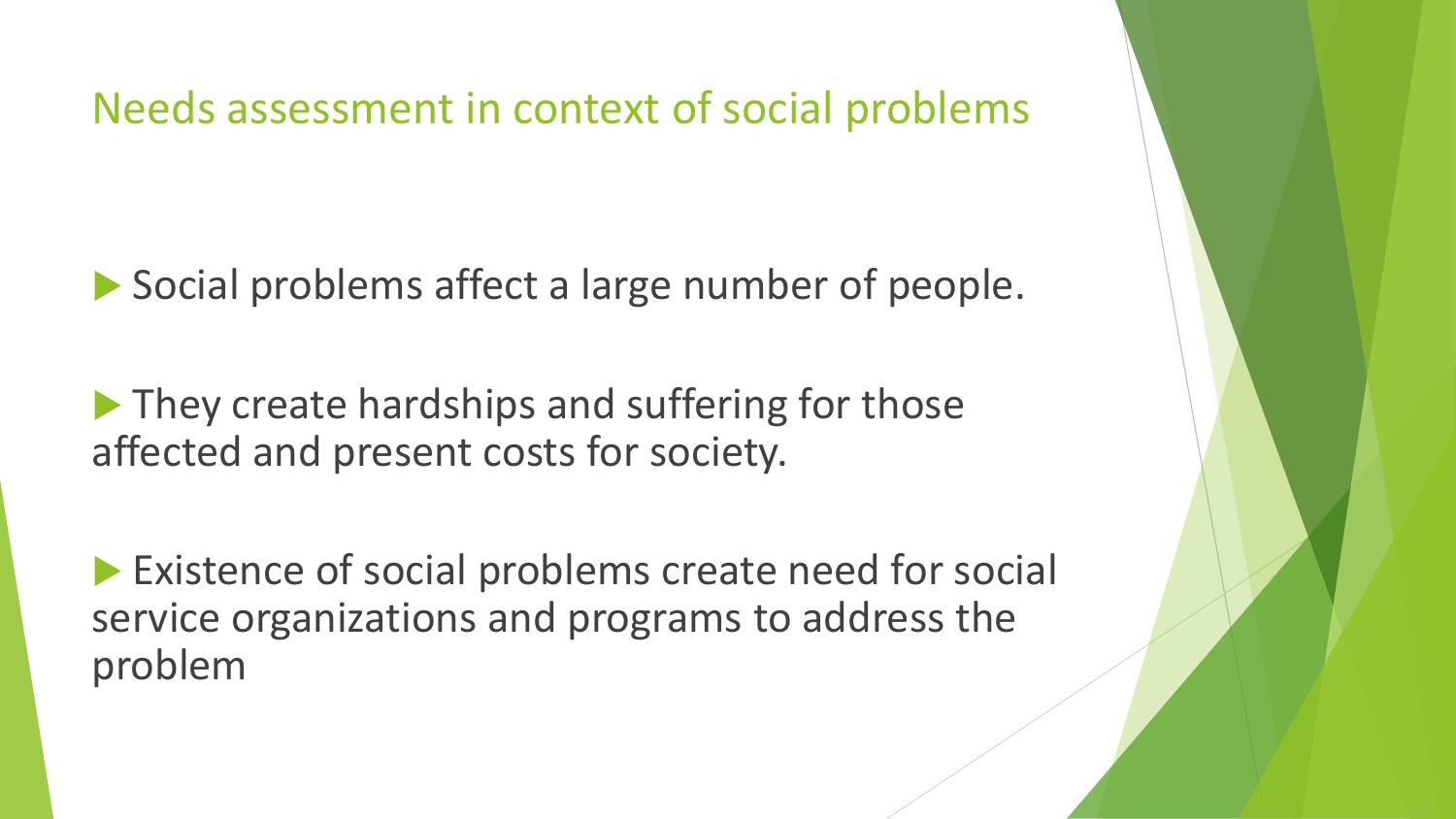### The how:-

▶ Conduct needs assessment to gauge the extent and severity of the problem

 Once magnitude of problem is know… identify type of intervention best suited to reduce or impact on the problem

 $\blacktriangleright$  Evaluate efforts to inform whether the intervention is making a difference

After some time the need of the population should be assessed again to determine impact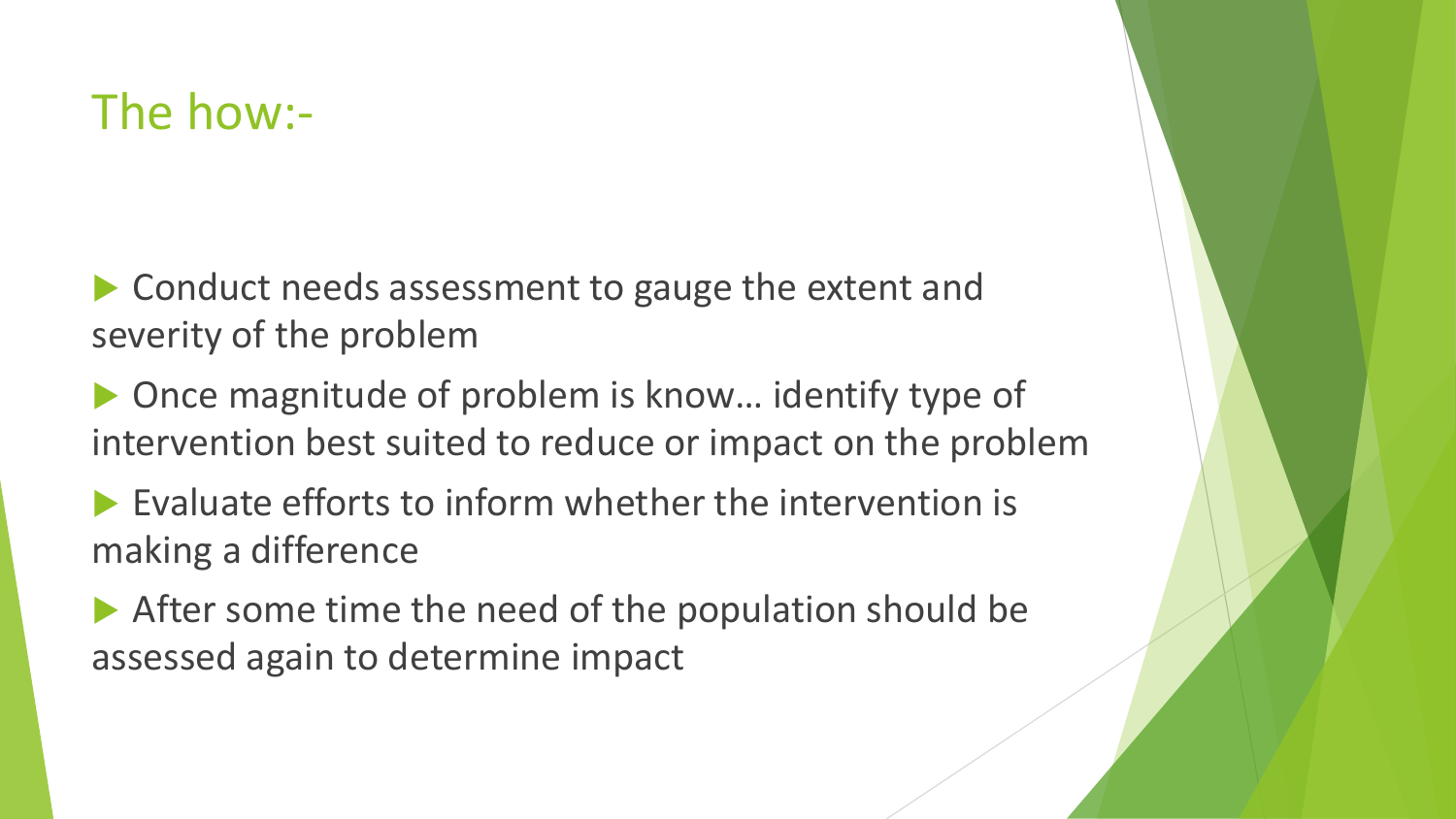## Benefits of needs assessment

- 1. Systematic process to guide decision making
- 2. Provide justification for decisions before they are made
- 3. Scalability of programs
- 4. Replicability provide model for use by novices and experts
- 5. Systematic perspectives for decision makers
- 6. Allows interdisciplinary solutions to complex problems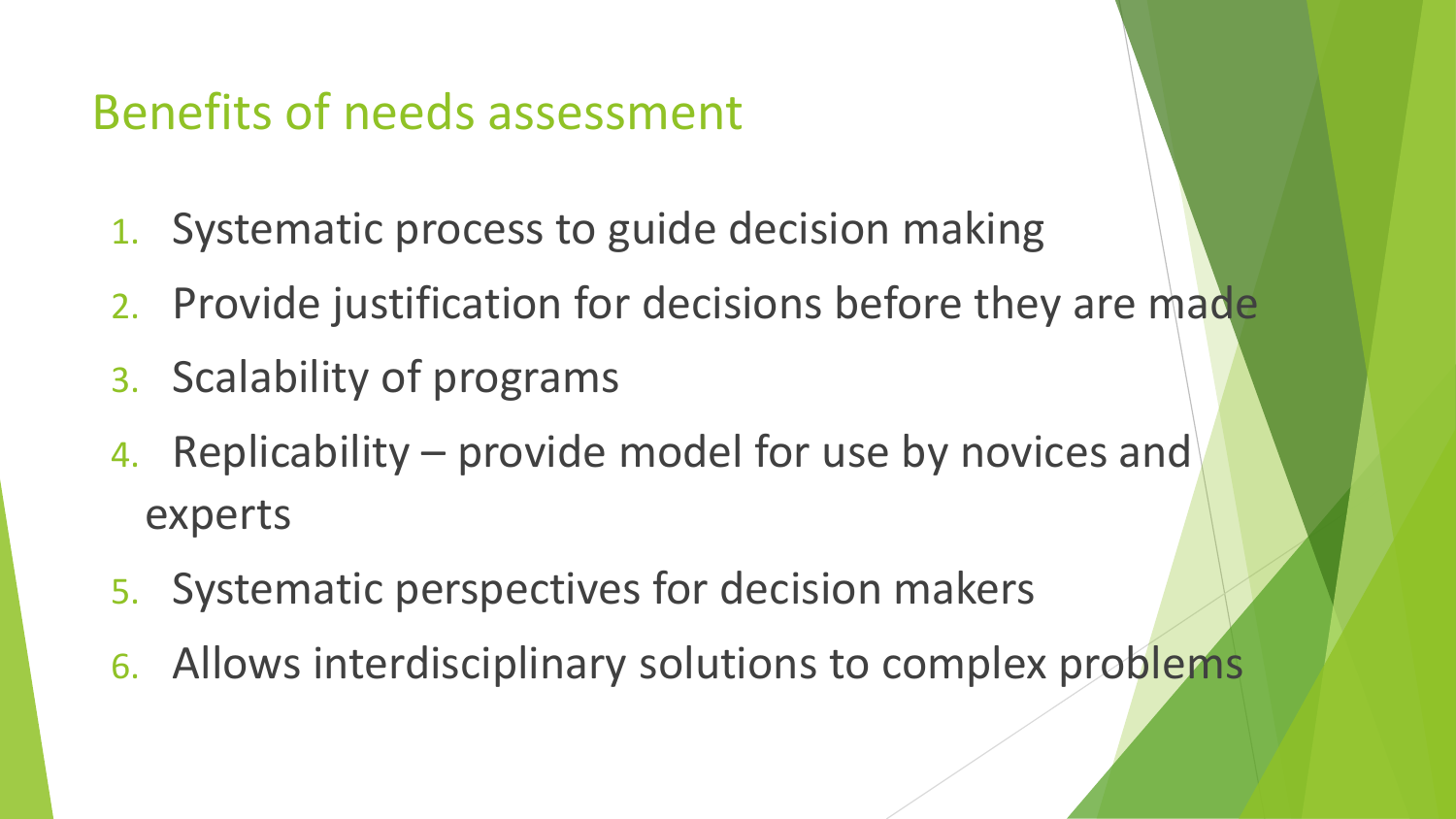### How to conduct basic needs assessment

Step 1

Situational analysis; Investigate and

#### **3-Phase Model of needs assessment**

|                |                                             | П                                                       | Ш                                                     | evaluate current practice                                                   |
|----------------|---------------------------------------------|---------------------------------------------------------|-------------------------------------------------------|-----------------------------------------------------------------------------|
|                | <b>Explore</b><br>"What Is"                 | Gather &<br><b>Analyze Data</b>                         | <b>Make</b><br><b>Decisions</b>                       |                                                                             |
| $\sqrt{2}$     | Prepare a Man-                              | <b>Determine Target</b>                                 | <b>Bet Priority</b>                                   | Step 2<br>Gap Analysis; Identify gaps<br>between current and ideal practice |
|                | agement Plan                                | Groups                                                  | Needs                                                 |                                                                             |
| $\overline{?}$ | <b>Identify Major</b><br>Concerns           | Gather Data to<br>Define Needs                          | dentify possible<br>Solutions                         | Step 3<br>Options Analysis; Identify and<br>select options to fill Gaps     |
| $\boxed{2}$    | <b>Determine Meas-</b><br>urable Indicators | <b>Prioritize Needs</b><br>dentify &                    | <b>Belect Solutions</b><br><b>Propose Action Plan</b> |                                                                             |
| $\overline{?}$ | <b>Consider Data</b><br>Sources             | <b>Analyze Causes</b><br><b><i><u>Bummarize</u></i></b> | <b>P</b> repare Summary<br>or Report                  | Step 4<br>Implementation of plan for new<br>provision of service            |
| $\boxed{?}$    | Decide Prelimi-<br>inary Priorities         | <b>Findings</b>                                         |                                                       |                                                                             |
|                |                                             |                                                         | 21                                                    | Step 5<br>Monitoring and evaluation                                         |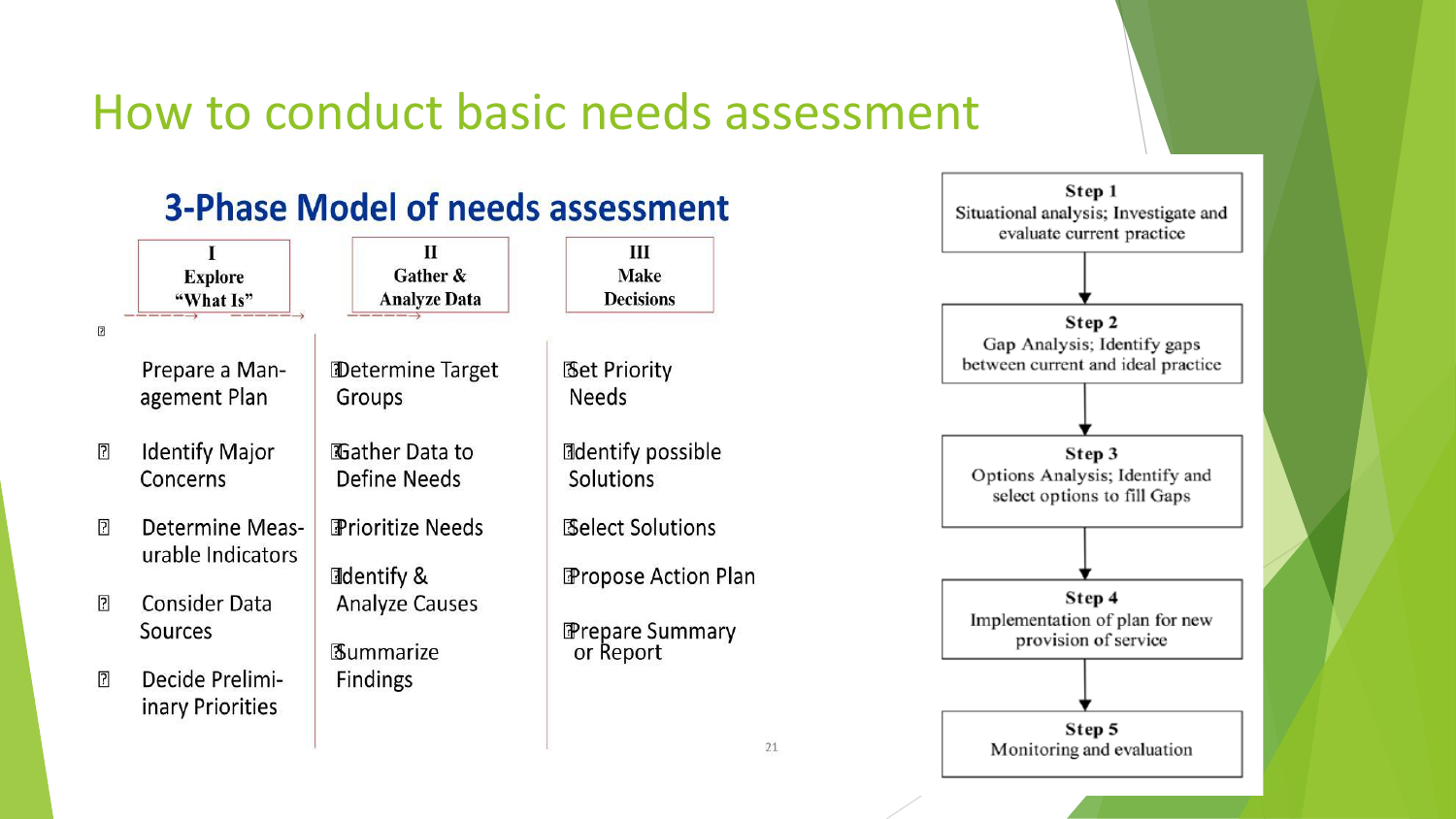## 1. IDENTIFY THE NEEDS

- Internal and external partners
- Determine what data is required to identify needs
- Determine potential sources of data
- Make arrangements to collect information that is not readily available
- **Pilot test information gathering tools**
- ▶ Collect information using a variety of tools and techniques for varying perspectives
- Define needs on basis of performance gaps between current and desired results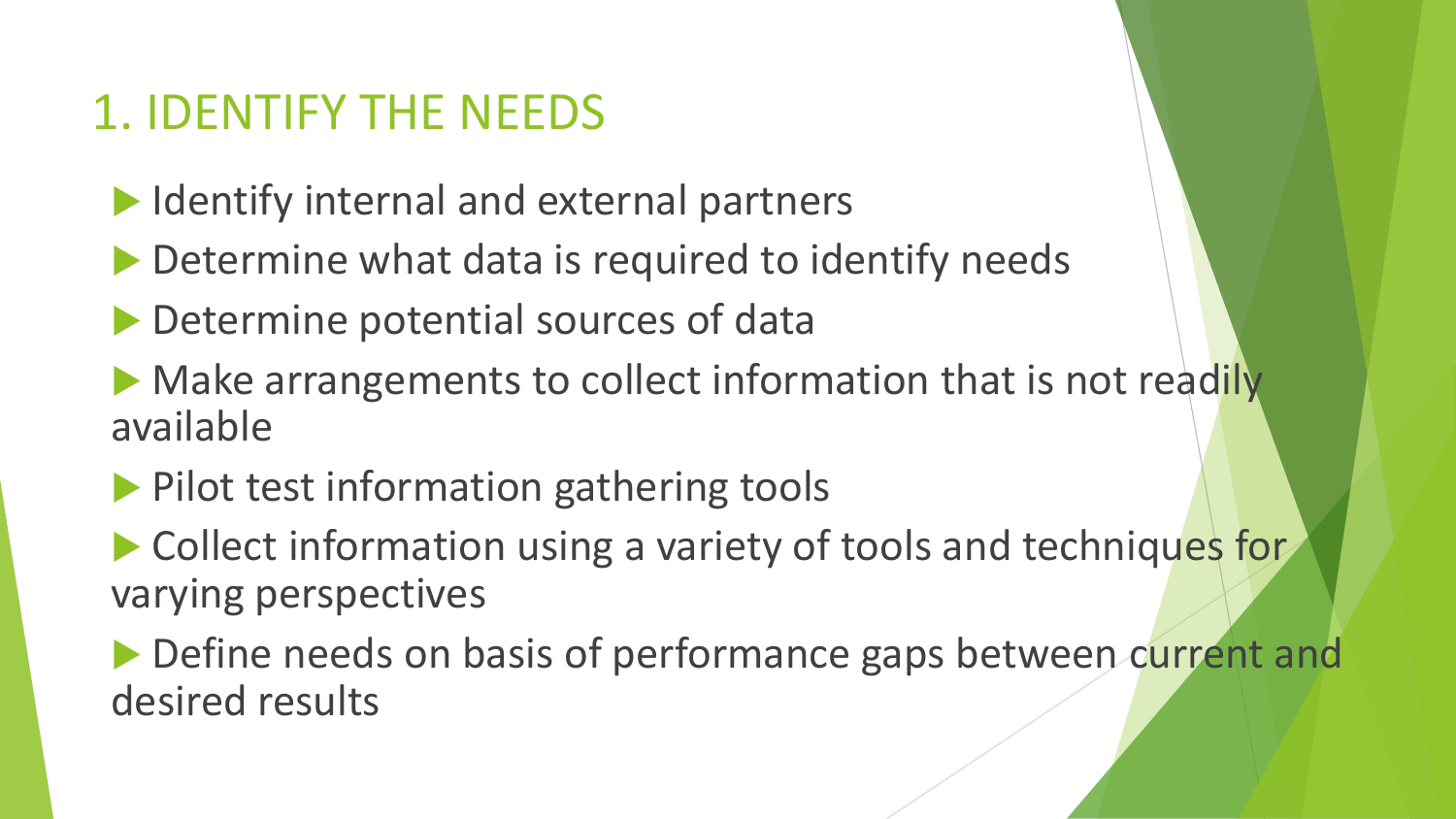## 2. ANALYZE

Links needs with the information required to make decisions at what actions should be taken

Establish an initial prioritization of needs on basis of size, scope

▶ Conduct needs analysis to better understand what is working and what is not

▶ Collect information on the causal factors leading to priority needs

Synthesize the information you have collected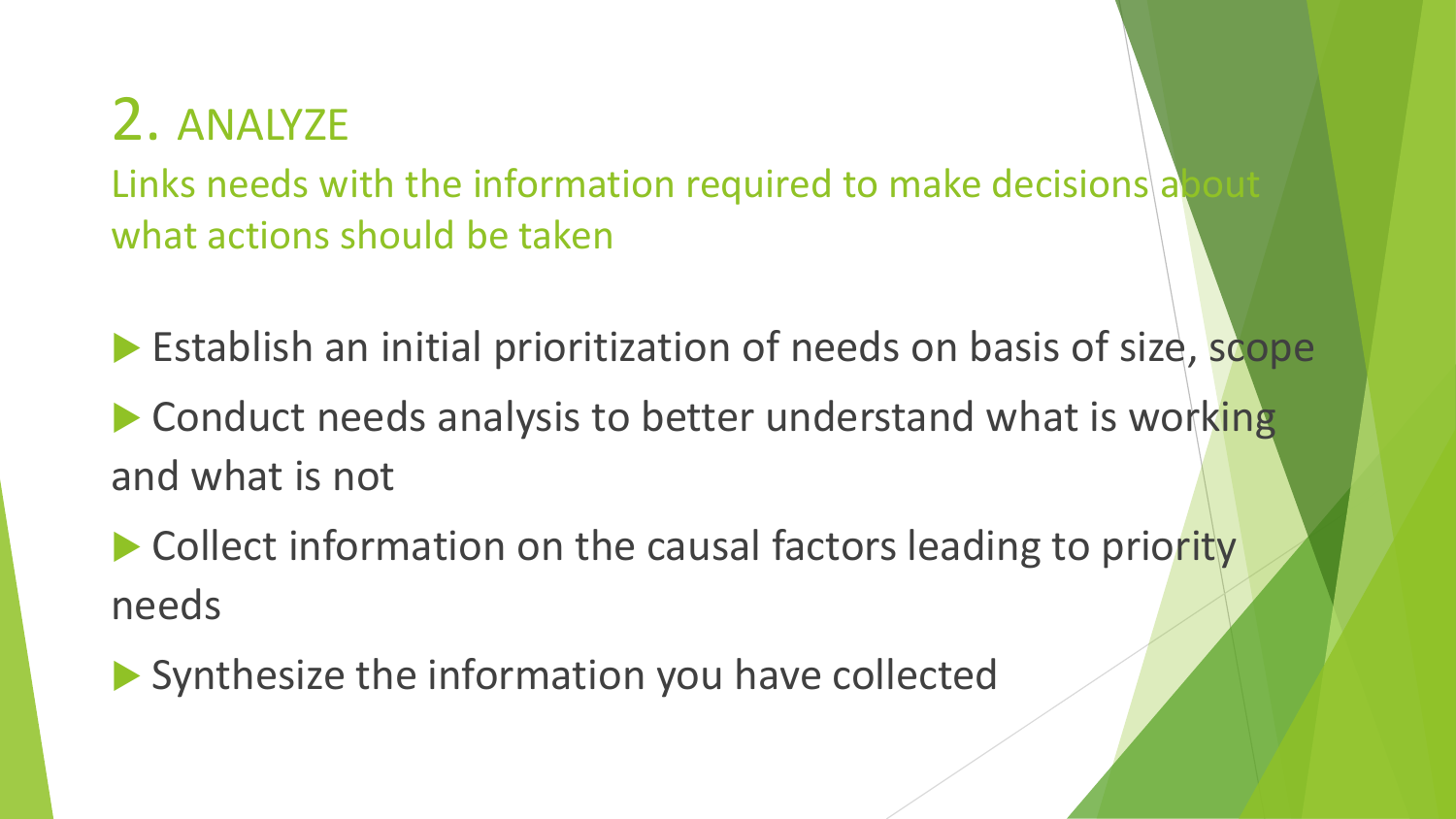### 3. DECIDE Make decisions based on the analysis

- Establish criteria on decisions to be made (cost, time, impact)
- Identify solutions that in combination could achieve desired results
- Evaluate each potential performance improvement activity
- Prioritize the identified needs on basis of cost to meet the need versus cost of not meeting the need
- Summarize your recommendation in needs assessment report and disseminate the information.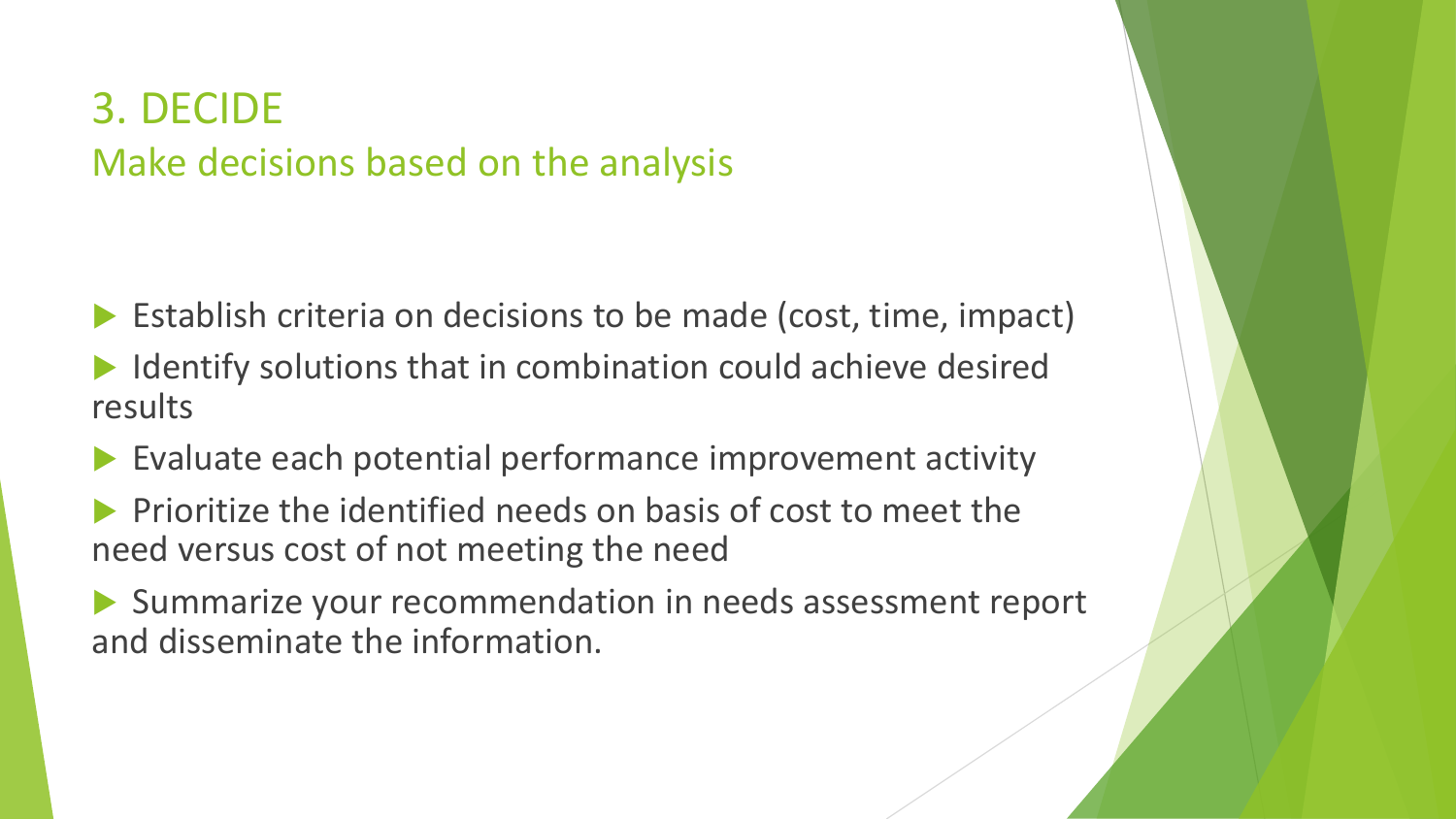### Who should be involved?

**Needs assessments are rarely successful when** performed as an individual activity.

I Involve others inside and outside your organization to gain multiple perspectives; Needs assessments with a single perspective ca be dangerous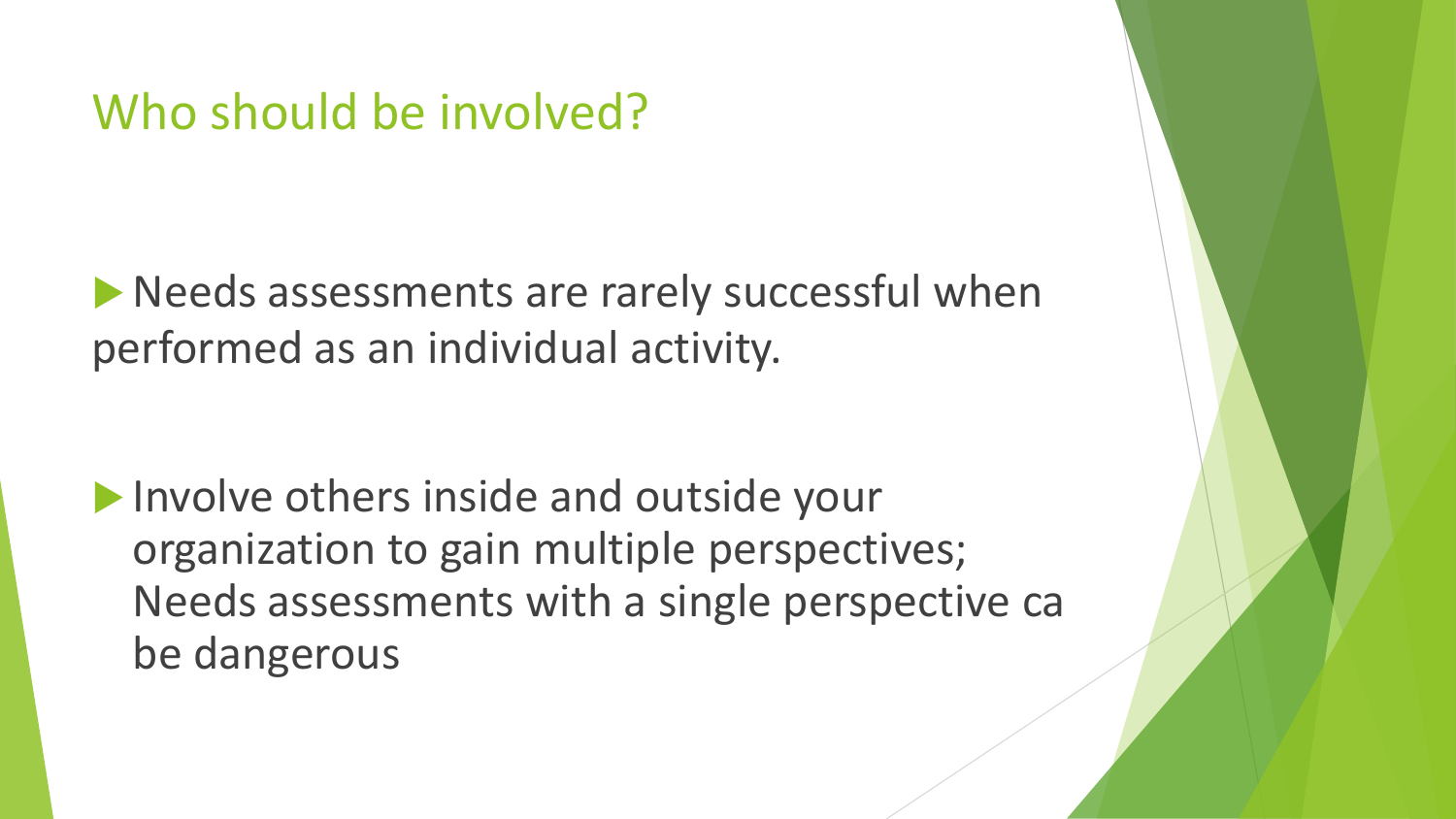## Contents of Needs Assessment report

#### **Assessment report**

#### **Assessment presentation**

Executive summary

Introduction

Purpose, goals, objectives

**Needs** 

Methods for identifying needs Data identifying needs

Actions considered Methods for identifying alternatives Data on alternatives Criteria for comparing

Conclusions

Decisions or recommendations

Acknowledgments

Annex: supporting data

Annex: tools and instruments

Agenda

Introduction

Purpose, goals, objectives

Executive summary

**Needs** 

Methods for identifying needs Data identifying needs

Actions considered Methods for identifying alternatives Data on alternatives Criteria for comparing

Conclusions

Decisions or recommendations

Acknowledgments

Additional resources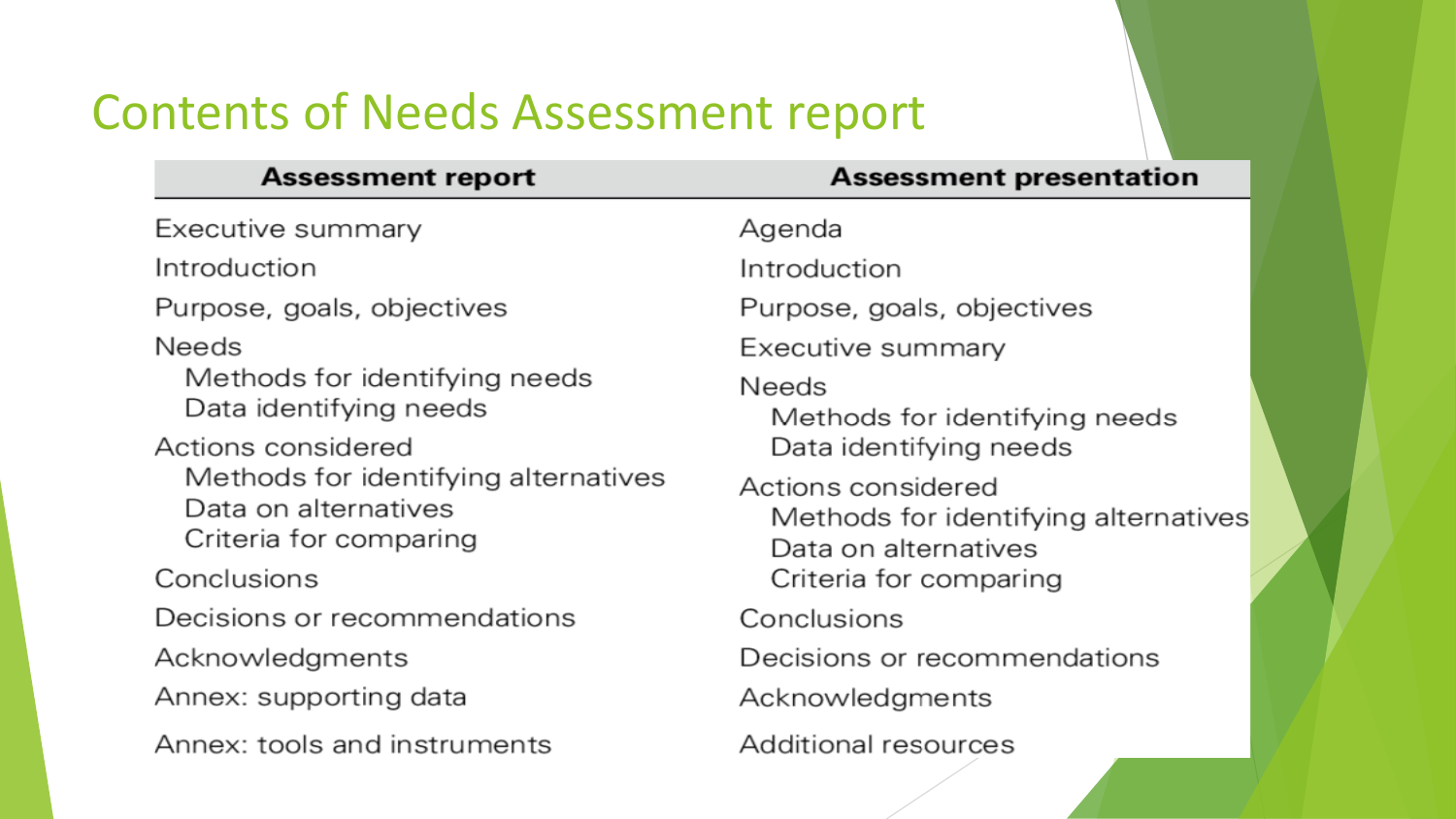## Tools and technics

**Document reviews** Guided expert reviews **Focus groups Interviews** Surveys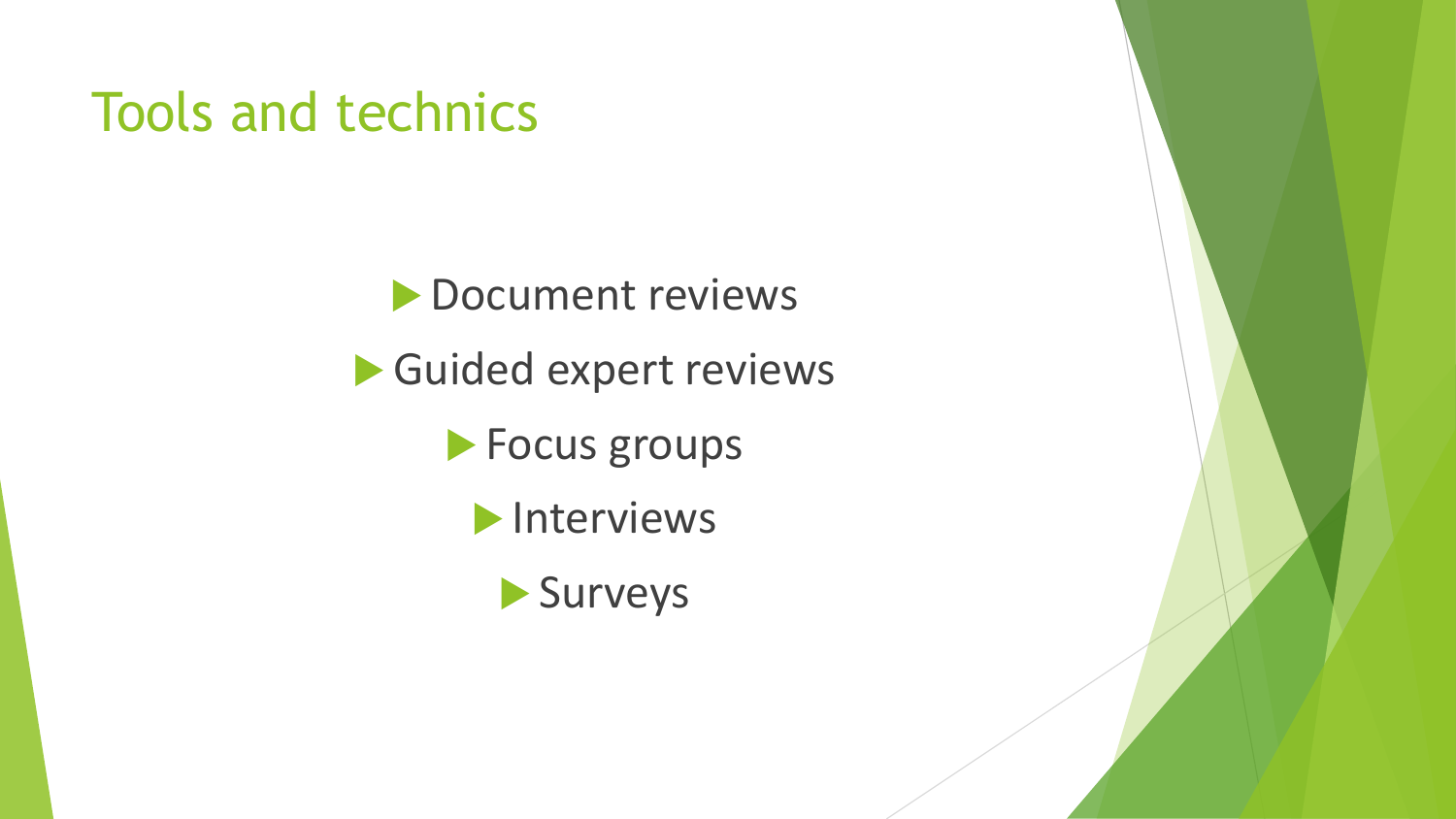## Document or Data Review

Purpose is to review a variety of existing sources with intention of collecting independently verifiable information

#### **Advantages**

- $\blacktriangleright$  Info often independently verifiable
- ▶ Can be done without extensive input from other sources
- **Less expensive than** collecting data on your own

- **May represent a** perspective that is not aligned to needs assessment project
- **Time consuming process**
- ▶ Cannot control the quality of the info being collected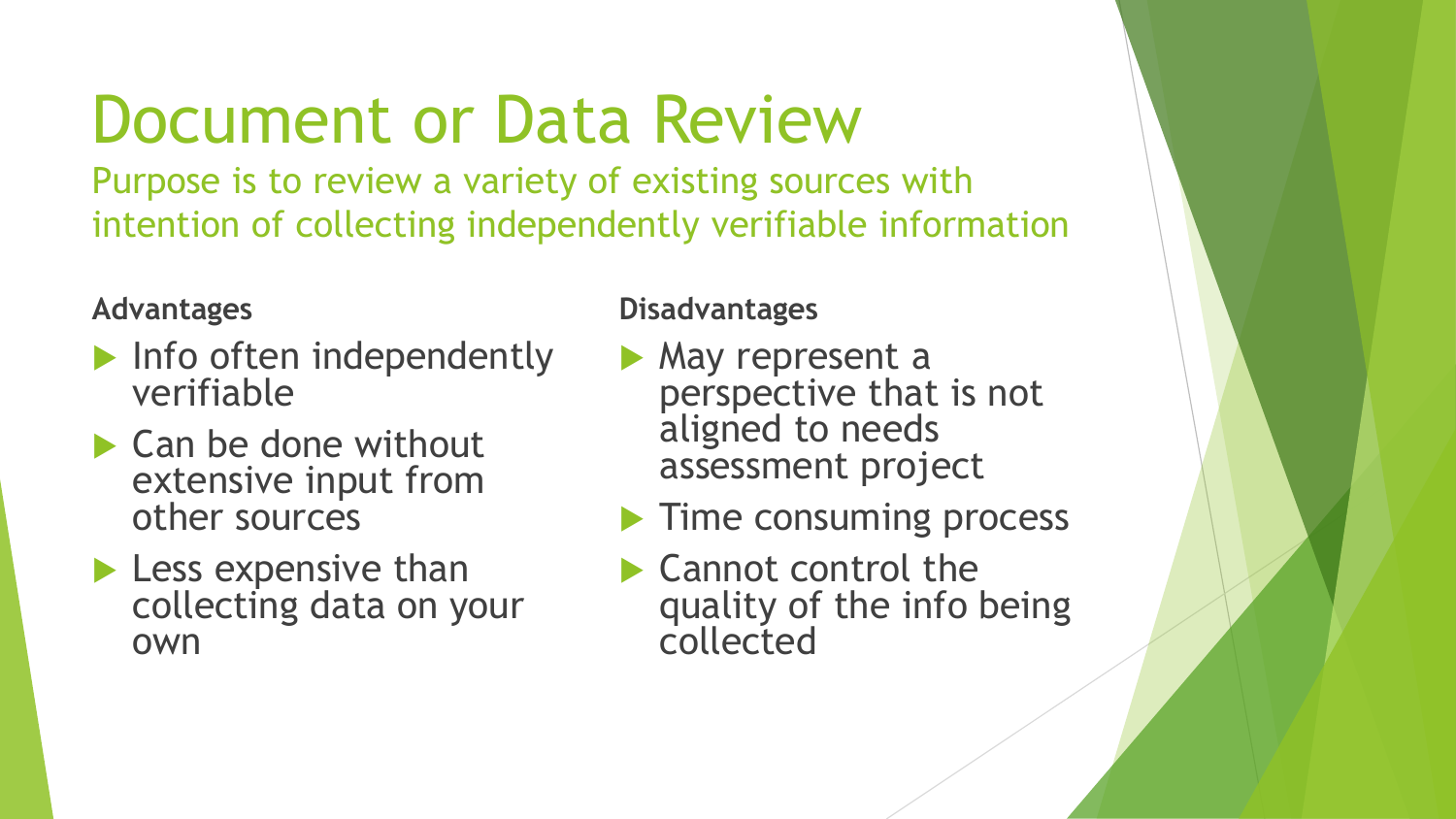# Guided Expert Interviews

Purpose is to gain informed perspective from valued experts

#### **Advantages**

- Allow fresh set of eyes; new ideas and insights
- **Increases credibility of** the process
- Allow benchmarking against similar systems
- ▶ Can be done remotely hence saves time and resources

- ▶ Challenge in criteria for choice of expert
- Subjectivity as prior experience affects outcome of the process
- $\triangleright$  Can be expensive / difficult to find expert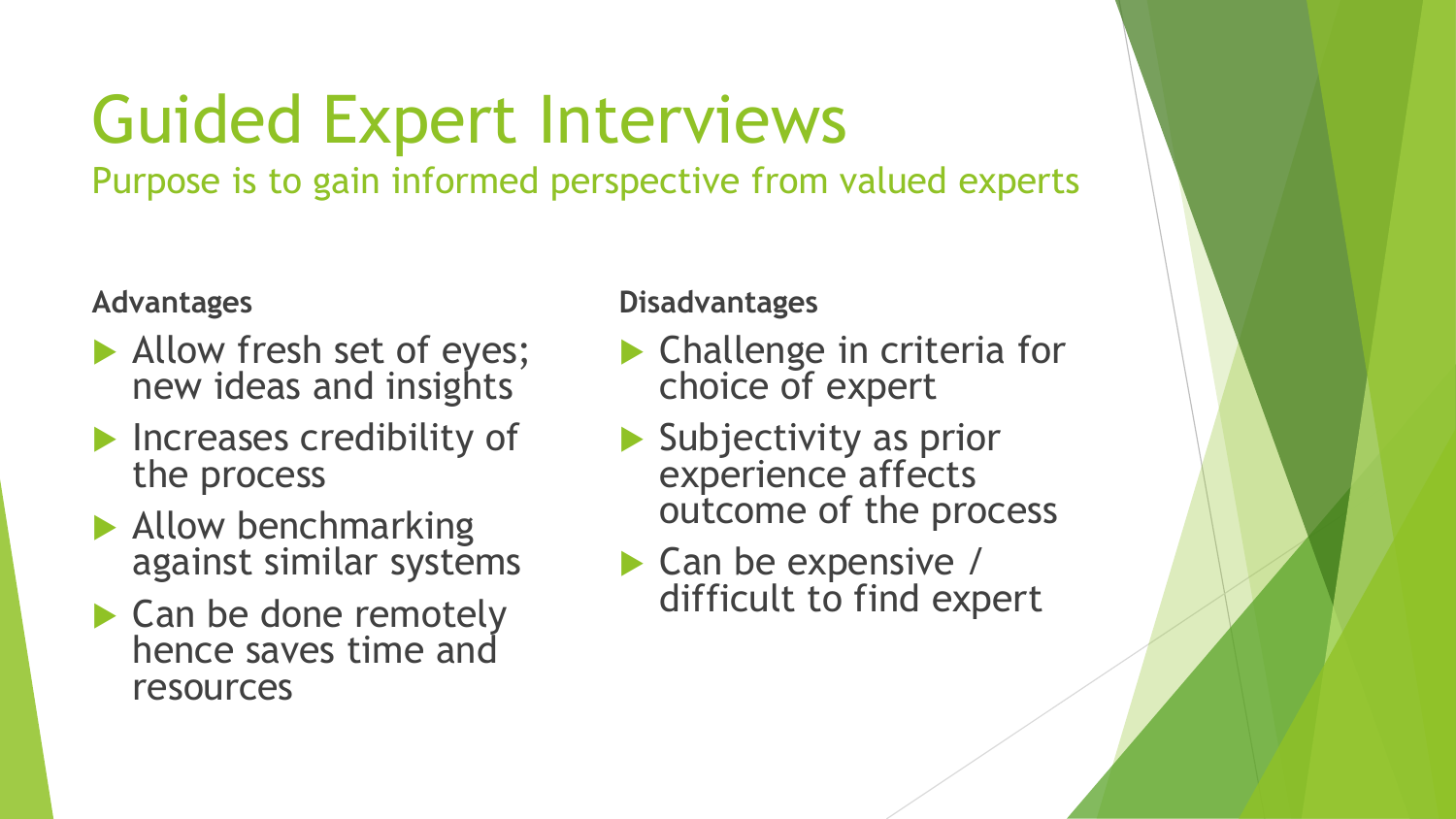Focus Group

To collect info from a small group (5-12pax) in a structured format. Facilitator presents participants with questions designed to yield insights into the results- current & desired

#### **Advantages**

- **Multiple people involved at** the same time
- **Members build on each** others comments and reactions
- $\blacktriangleright$  Helps people come into consensus (need prioritization)

- Group members may not contribute equally
- Risk of 'Group Think'
- Discussions may take too long
- People may not be comfortable sharing sensitive matters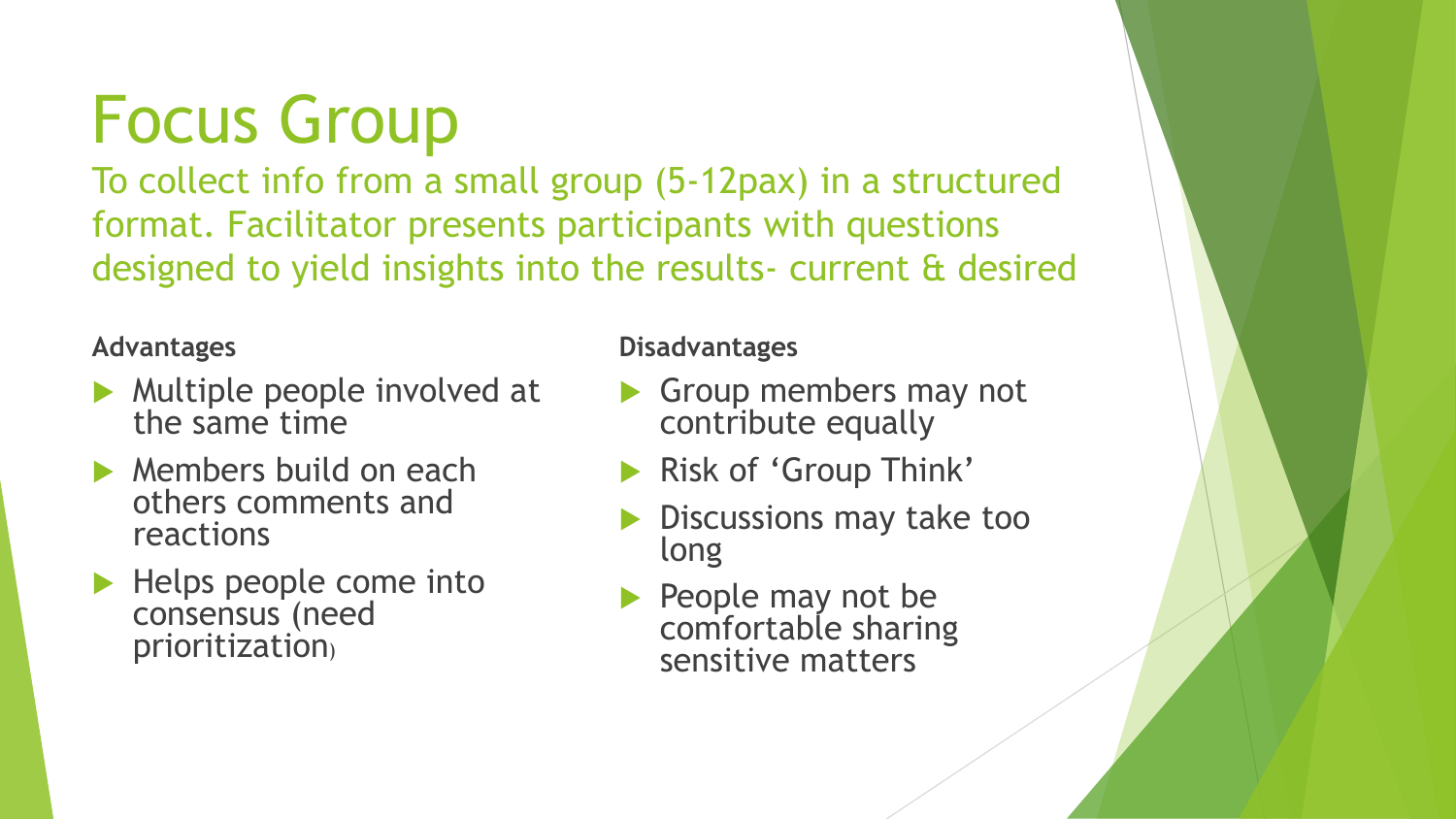Interviews

To collect information from a single person through a format (structured, semi-structured or unstructured)

#### **Advantages**

- People may offer info they wouldn't in a group
- **Interviewer can observe non**verbal behaviour
- Allows for follow through questions

- Results from multiple interviewees may contradict each other
- If not done well can get off topic
- Have potential to reduce scope and sample for data collection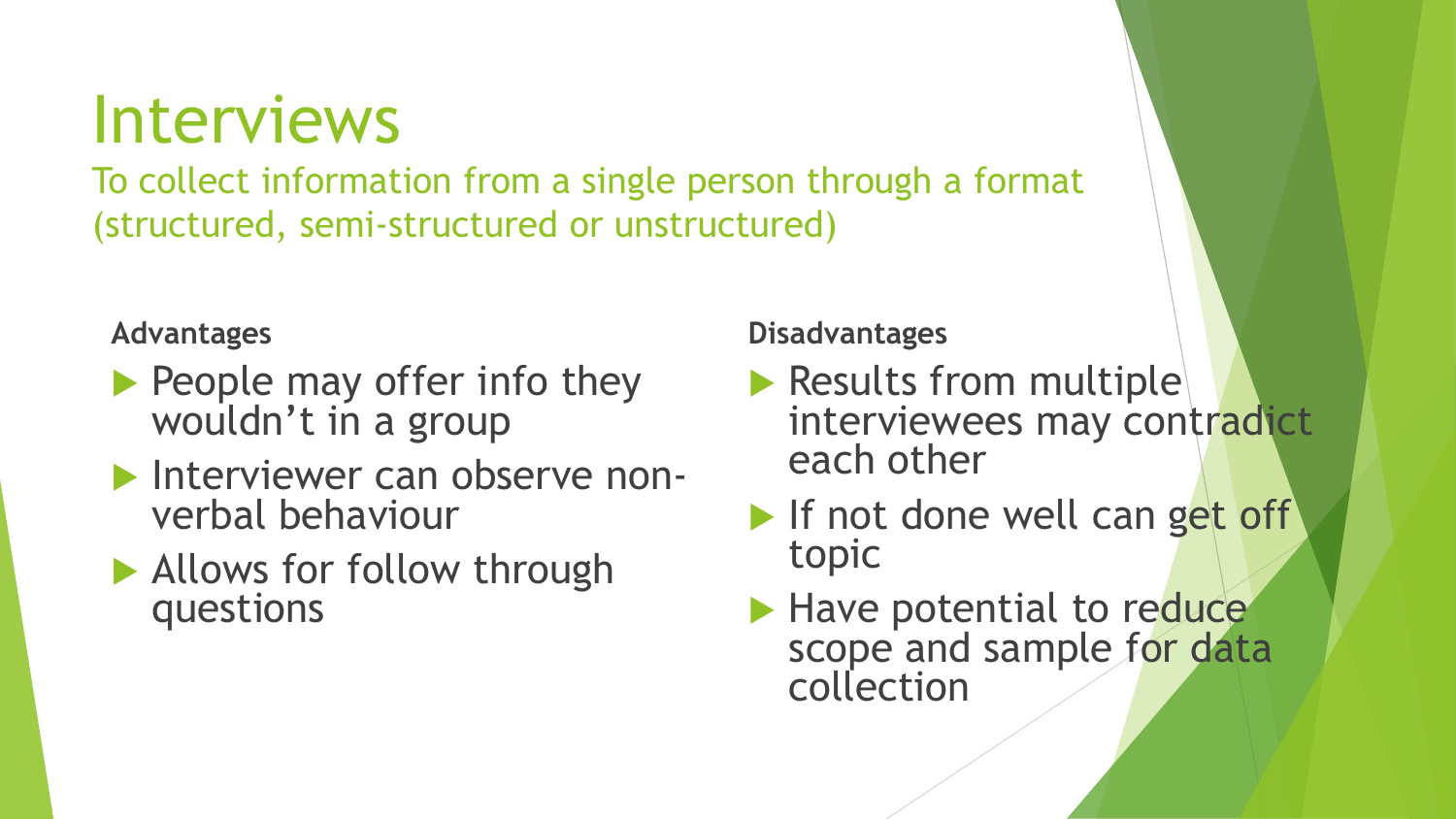# Dual-Response Surveys

To collect info from a large number of people- in multiple locations- regarding perspectives for current and desired performance

#### **Advantages**

- Allows capture of perspectives of multiple groups on a variety of issues
- Dual response allows simultaneous capture of current and desired levels of performance
- Gives multiple ways to view, analyze and report findings

- Records perceptions of those completing the surveymight not be realistic
- People get burn out because of extensive use of surveys
- No opportunity for follow through questions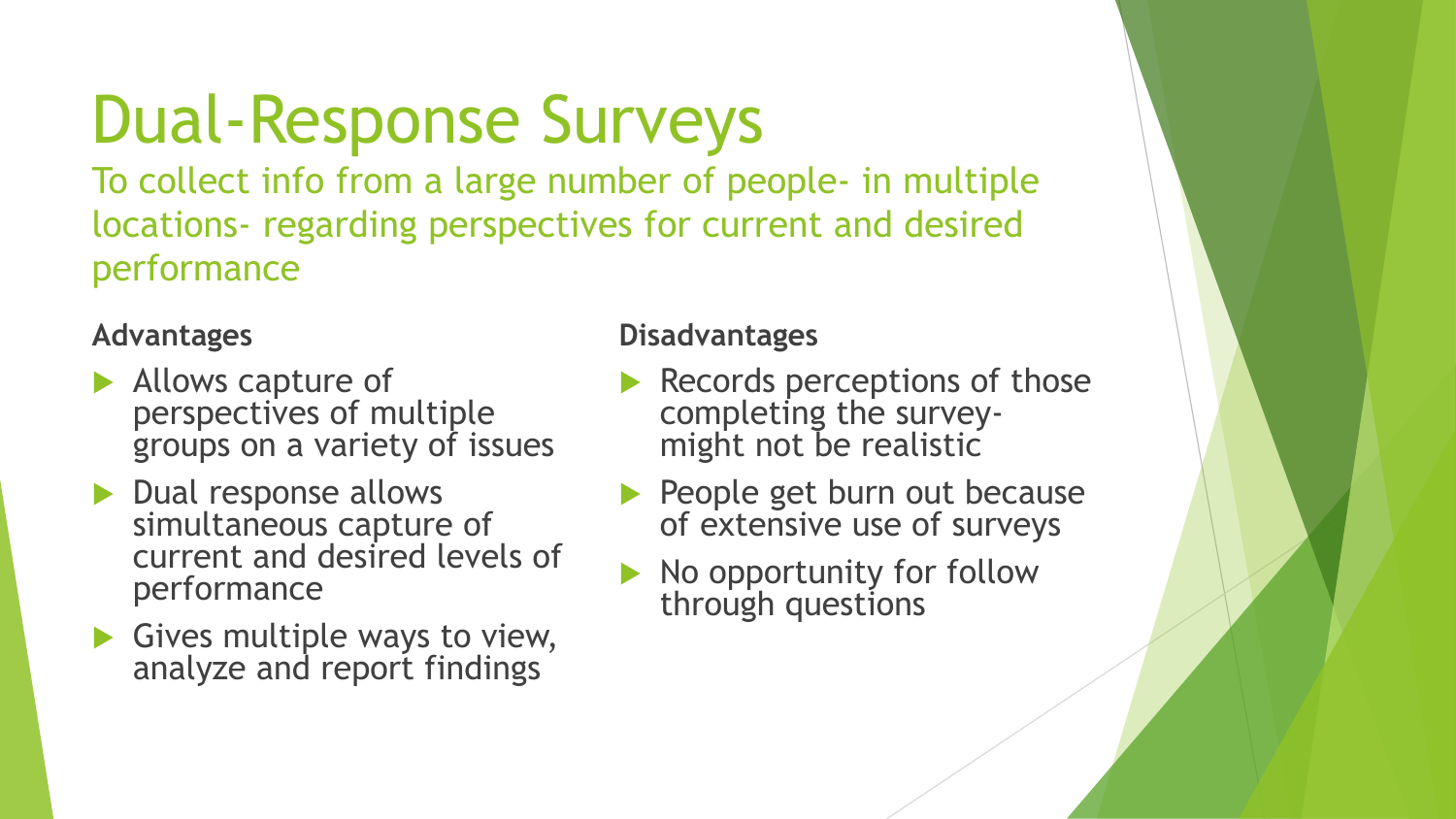# SWOT Analysis

To identify, organize and prioritize the Strengths, Weaknesses, Opportunities and Threats that influence planning, design and implementation of programs

#### **Advantages**

- ▶ SWOT factors are prioritized in relations to others rather than listing them
- **Engages a group to define** relationship among factors

- **Assigning value can be** challenging
- Requires more time to move from factors to relationship and recommendations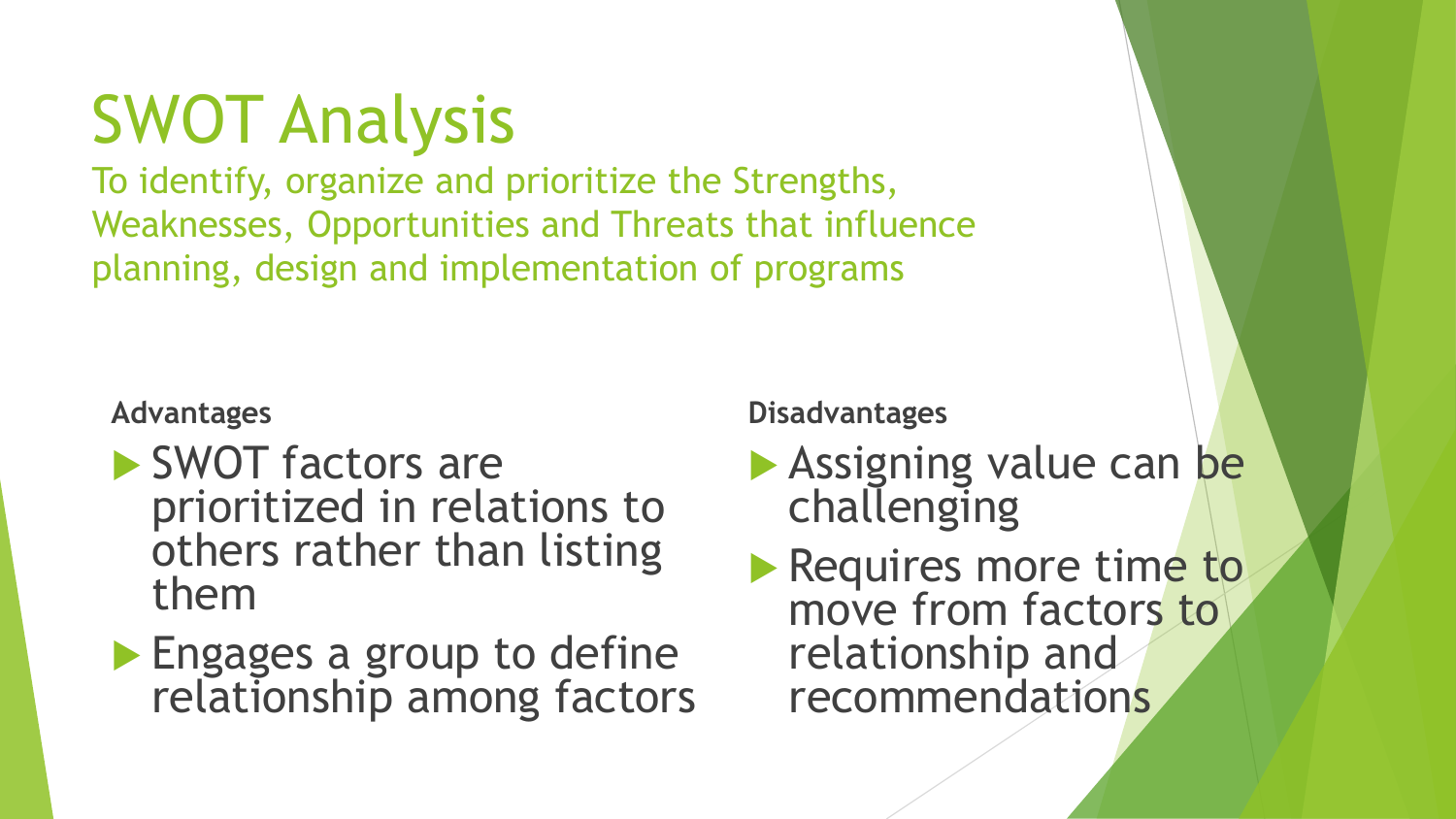Below is an example of a SWOT analysis for an engineering company:

| <b>Strengths</b><br>excellent brand name<br>well trained management<br>good liquidity position<br>customer loyalty                                                                                                                            | Weaknesses<br>high labour turnover of unskilled<br>staff<br>declining profit margin<br>old machinery<br>quality control problems                                                                                                                      |
|-----------------------------------------------------------------------------------------------------------------------------------------------------------------------------------------------------------------------------------------------|-------------------------------------------------------------------------------------------------------------------------------------------------------------------------------------------------------------------------------------------------------|
| <b>Opportunities</b><br>new technologies available to improve<br>control production<br>new markets for products in Eastern<br>Europe<br>recent failure of a major competitor<br>demographic change will lead to higher<br>demand for products | <b>Threats</b><br>increasing protectionism in some<br>destination countries<br>increasing raw material costs<br>risk of a double-dip recession<br>٠<br>new online competition<br>local pressure group attempting to<br>٠<br>prevent factory extension |